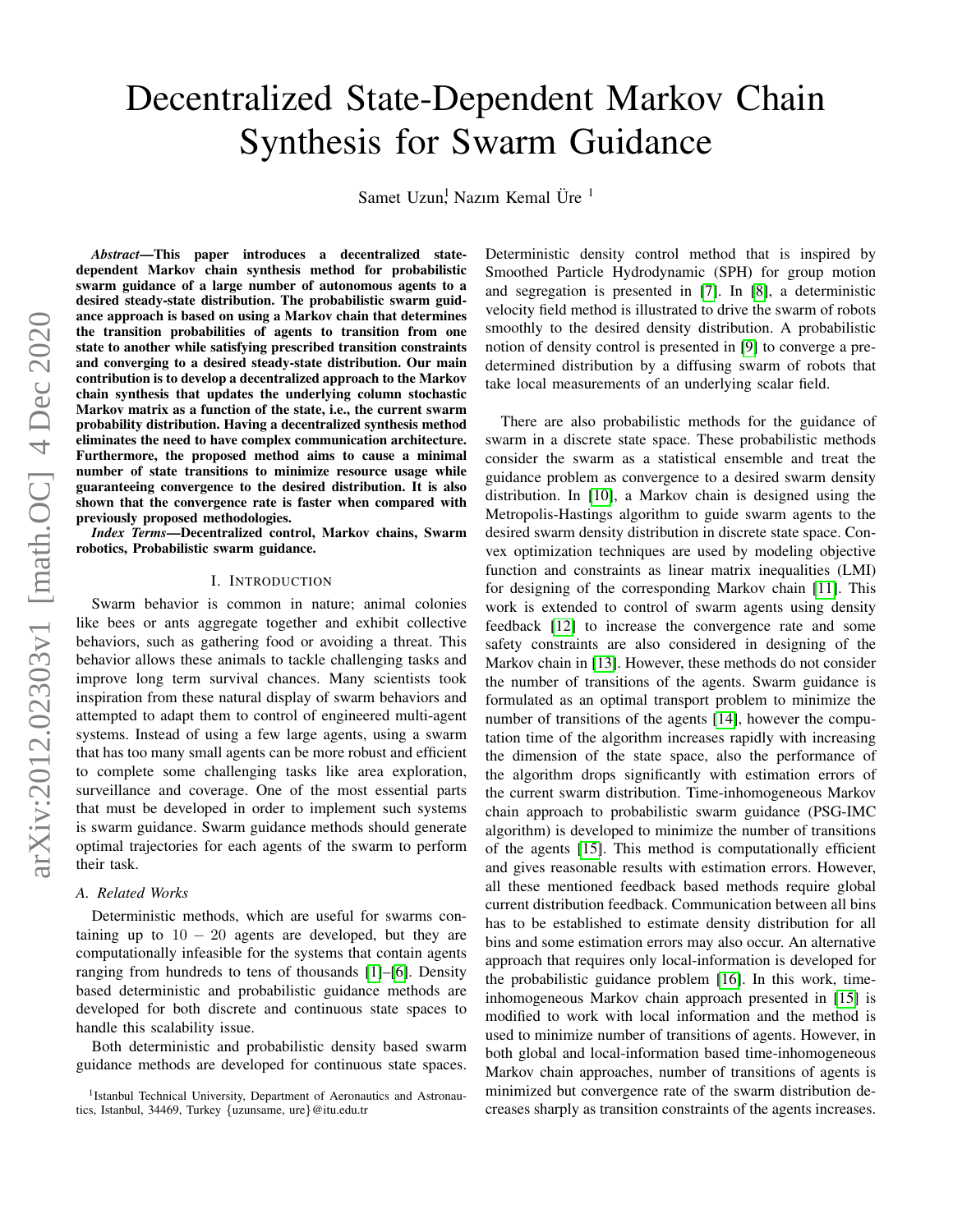# *B. Main Contributions*

In this paper, we propose a decentralized state-dependent Markov chain synthesis method for probabilistic guidance of a large number of autonomous swarm agents to a desired steadystate distribution. Transitions probabilities of the agents from one state to another is determined in a decentralized manner while satisfying prescribed transition constraints. Hence, any complex communication architecture is not required. Markov matrix of the swarm distribution becomes an identity matrix as swarm distribution convergence to desired distribution, so proposed method cause minimal number of state transitions. We show that convergence rate of the swarm distribution to desired steady-state distribution is much more faster than previous methodologies especially in the operational regions that have dense transition constraints. We provide theoretical guarantees on the convergence of the proposed algorithm by using concepts from spectral graph theory and Lyapunov stability.

## *C. Organization*

The paper is organized as follows. Section [II](#page-1-0) introduces the probabilistic guidance problem formulation and the Probabilistic Guidance Algorithm. Section [III](#page-2-0) introduces our Markov matrix synthesis methods to converge a stationary desired density distribution. Section [IV](#page-6-0) presents several numerical simulations of swarms converging to desired distributions. This paper is concluded in Section [V.](#page-6-1)

*Notation:* In this paper, the time index is donated by a right subscript and the agent index are donated as lowercase right superscript. 0 and 1 are zero matrix and matrix of ones in appropriate dimensions.  $V \setminus W$  is the elements in set V that are not in set W.  $P$  denotes probability of a random variable.  $M > (\geq)0$  implies that M is a positive (non-negative) matrix.  $\sigma(A)$  is the set of eigenvalues  $\lambda$  of A.  $\lambda_{min}(A)$  and  $\lambda_{max}(A)$  are minimum and maximum eigenvalues of the matrix A.  $||x||_2 = \sum_i (x[i])^2$  denotes the  $L_2$ values of the matrix  $A$ .  $||x||_2 = \sum_i (x_i | i)$  denotes the  $L_2$ <br>norm of vector x.  $(v_1, v_2, ..., v_n)$  represents a vector, such that  $(v_1, v_2, ..., v_n) \equiv [v_1^T, v_2^T, ..., v_n^T]^T$  where  $v_i$  have arbitrary dimensions.  $P = P^T \succ (\succeq)0$  implies that P is a symmetric (semi-) definite matrix.

## II. BACKGROUND

<span id="page-1-0"></span>Most of the underlying definitions and baseline algorithms are based on [\[10\]](#page-8-0), in this section, we briefly review this material for completeness.

## *A. Swarm Distribution Guidance Problem*

Definition 1. *(Bins) The operational region, which the swarm agents are distributed, is denoted as* R*. The region is assumed to be partitioned as the union of* m *disjoint regions, which are referred to as bins*  $R_i$ ,  $i = 1, ..., m$ , such that  $\mathcal{R} = \bigcup_{i=1}^{m} R_i$ , *and*  $R_i \cap R_j = \emptyset$  *for*  $i \neq j$ *.* 

Definition 2. *(Density distribution of the swarm) Let an agent have position*  $r(k)$  *at time index*  $k \in \mathbb{Z}^+$ *. Let*  $x(k)$  *be a vector of probabilities,*  $\mathbf{1}^T x(k) = 1$ *, such that the i-th element*  $x[i](k)$ 

*is the probability of the event that this agent will be in bin*  $R_i$ *at time* k*. Consider a swarm comprised of* N *agents. Each agent is assumed to act independently of the other agents, so that the following equation holds for* N *separate events,*

$$
x[i](k) := \mathcal{P}(r_l(k) \in R_i), \quad l = 1, ..., N,
$$
 (1)

*where*  $r_l(k)$  *denotes the position of the l'th agent at time index* k*, and the probabilities of these* N *events are jointly statistically independent. We refer to*  $x(k)$  *as the density distribution of the swarm.*

<span id="page-1-1"></span>Definition 3. *(Desired steady-state distribution) It is desired to guide the agents to a specified steady-state distribution described by a probability vector*  $v \in \mathbb{R}^m$ ,

<span id="page-1-2"></span>
$$
\lim_{k \to \infty} x(k) = v.
$$
 (2)

States of the desired distribution can be classified as in the following definition.

Definition 4. *(Recurrent and transient states) The states that have non-zero elements in the desired distribution* v *are called recurrent states. The other states with zero elements in the desired distribution* v *are called transient states.*

The main idea of the probabilistic guidance is to drive the propagation of probability vector  $x$ , instead of individual agent positions  $\{r_l(k)\}_{l=1}^N$ . Swarms are formed as a statistical ensemble of agents to facilitate the guidance of swarm problem. Although the distribution of swarm agent positions  $n/N$  is usually different from  $x$  numerically, it is equal to  $x$  on the average. Using the law of large numbers,  $x$  can be made arbitrarily close to  $n/N$  as the number of agents increases.

#### *B. Decentralized Probabilistic Swarm Guidance*

*1) Probabilistic Guidance Algorithm:*

<span id="page-1-3"></span>Assumption 1. *(Agent's capability) All agents can determine their current bins to use their stochastic policy for the transition.*

Definition 5. *(Stochastic policy) All swarm agents is propagated at time k with a column stochastic matrix*  $M(k) \in$ R <sup>m</sup>×<sup>m</sup> *that is called as Markov matrix [\[17\]](#page-8-7). Then,* M(k) *has to satisfy*

$$
\mathbf{1}^T M(k) = \mathbf{1}^T, \quad M(k) \ge \mathbf{0}.\tag{3}
$$

*The entries of matrix* M(k) *are defined as transition probabilities. Specifically, for any*  $k \in N_+$  *and*  $i, j = 1, ..., m$ ,

$$
M[i,j](k) = \mathcal{P}(r(k+1) \in R_i | r(k) \in R_j). \tag{4}
$$

*i.e., an agent in bin* j *transitions to bin* i *with probability*  $M[i, j](k)$ .

The constraints  $M(k) \ge 0$  and  $\mathbf{1}^T M(k) = \mathbf{1}^T$  simply implies that the probability of moving from one bin to another bin is nonnegative and the sum of probabilities of transition from a given bin to another bin is equal to 1. The Markov matrix is supplied to each of the agents to propagate their position, which only depends on their local states.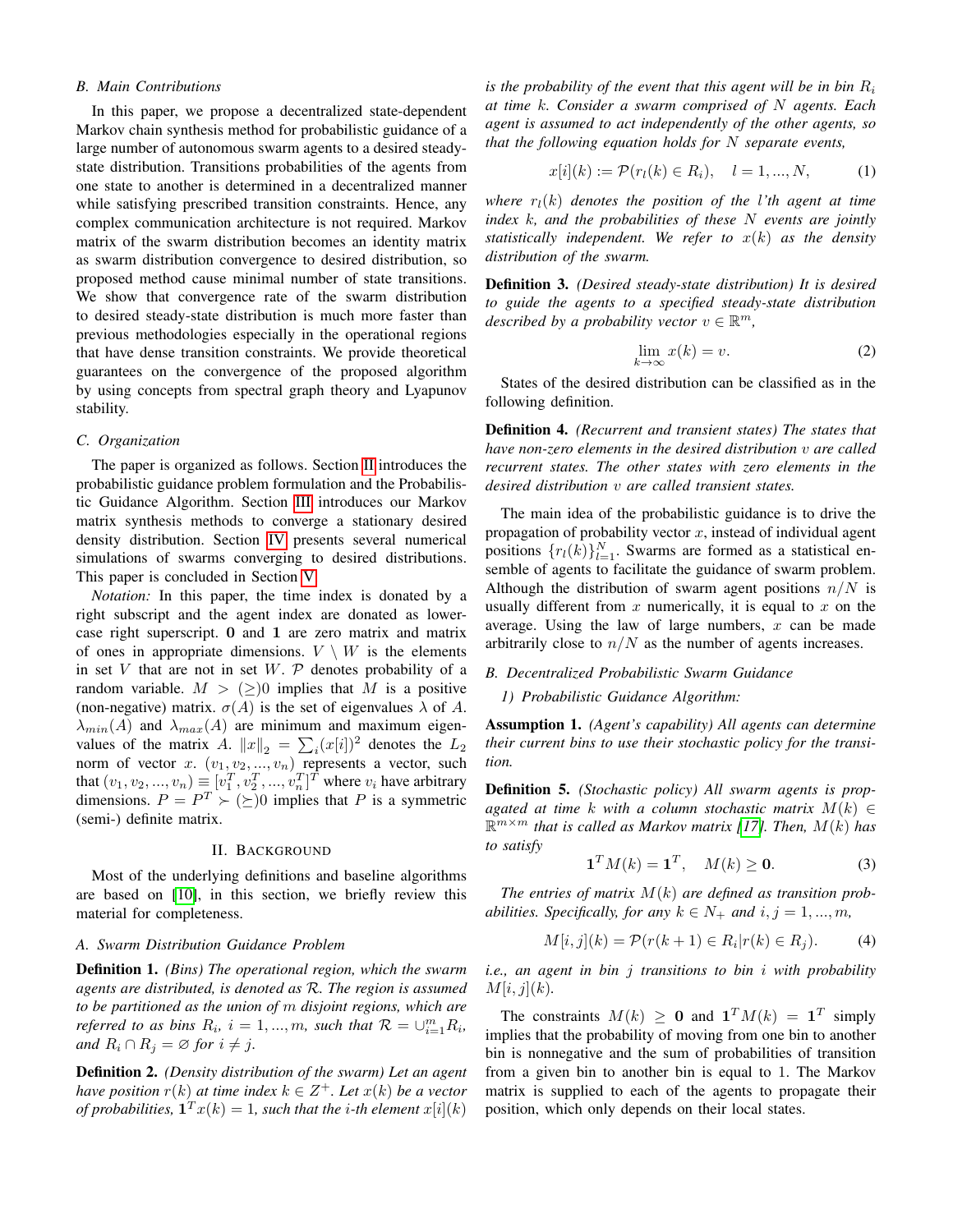The matrix  $M(k)$  determines the time evolution of the probability vector  $x$  as

$$
x(k+1) = M(k)x(k), \quad k = 0, 1, 2, ...
$$
  
with  $x(0) \ge 0$  and  $\mathbf{1}^T x(0) = 1$ . (5)

<span id="page-2-1"></span>Algorithm 1 Probabilistic Guidance Algorithm

- 1) Each agent determines its current bin, e.g.,  $r_l(k) \in R_i$ .
- 2) Each agent generates a random number z that is uniformly distributed in [0, 1].
- 3) Each agent transitions to bin j, *i.e.*,  $r_l(k + 1) \in R_j$ , if  $\left\{\sum_{s=1}^{j-1} M[s, i](k) \leq z \leq \sum_{s=1}^{j} M[s, i](k). \right.$

The probabilistic guidance algorithm is given in the Algorithm [1.](#page-2-1) The first step of the algorithm is to determine the agent's current bin. In the following steps, each agent samples from a discrete distribution and transitions to another bin depending on the column of the Markov matrix, which is determined by the agent's current bin.

<span id="page-2-5"></span>*2) Convergence to Desired Steady-State Distribution:* Desired distribution of the swarm is donated by the vector  $v$ . The main idea of the probabilistic guidance law is to synthesize a Markov matrix that satisfies the condition given in the Definition [3.](#page-1-1) The requirement for a Markov chain to converge a desired density distribution is given in Eq. [6.](#page-2-2) Let define the difference between swarm distribution at time-step  $k$  and the desired distribution with an error vector as  $e(k) = x(k) - v$ . Then, Eq. [\(2\)](#page-1-2) implies that,

$$
\lim_{k \to \infty} e(k) = \lim_{k \to \infty} x(k) - v = \mathbf{0}.
$$
 (6)

*3) Transition Constraints:* The transition between two bins is represented by an edge of a directed graph, where the adjacency matrix of the directed graph is defined similar to the second section of [\[18\]](#page-8-8).

Definition 6. *(Transition Constraints) Adjacency matrix is used to restrict the allowable transitions of the agents.*  $A_a[i, j] = 1$  *if the transition from bin i to bin j is allowable, and is zero otherwise. Transition constraint of the agents are restricted with the following inequality:*

$$
\left(\mathbf{1}\mathbf{1}^T - A_a^T\right) \odot M = \mathbf{0}.\tag{7}
$$

Assumption 2. *(Strongly Connected) It is assumed that all bins is strongly connected by the adjacency matrix which means there exists a directed path between all bins, or equivalently,*  $(I + A_a)^{m-1} > 0$  *for*  $A_a \in R^{m \times m}$  [\[17,](#page-8-7) *section 6.2.19]. Then, there exist a directed path between all bins.*

Definition 7. *(Neighbor Bins) All bins* j *that satisfy the condition*  $A_a[j, i] = 1$  *are neighbor bins of the bin i.* 

# III. SYNTHESIS OF THE MARKOV MATRIX

<span id="page-2-0"></span>In this section, two different methods are presented for the synthesis of the Markov matrix for a swarm to converge recurrent and transient states of the desired stationary distribution, respectively. We propose a decentralized statedependent Markov chain synthesis method to converge the recurrent states of the desired distribution. For the transient states, a shortest-path algorithm is proposed that is presented in modified Metropolis-Hastings algorithm [\[10\]](#page-8-0). In [\[15\]](#page-8-5), [\[16\]](#page-8-6), a similar shortest-path algorithm is used for the transient states. In these algorithms, agents that are in any transient state are propagated to the recurrent states using shortest-path. We briefly review this algorithm for completeness.

Assume that there are  $m_r$  recurrent and  $m_t = m - m_r$ transient states in the desired distribution. Markov matrix and desired distribution are split as Eq. [\(8\)](#page-2-3) to synthesize the Markov matrix for the recurrent and transient states, separately.

<span id="page-2-3"></span>
$$
v = (v_t, v_r), \quad M = \begin{bmatrix} M_1 & \mathbf{0} \\ M_2 & M_3 \end{bmatrix}_{m \times m}, \quad (8)
$$

where  $v_r \in \mathbb{R}^{m_r}$ ,  $v_t = 0$ ,  $v_r > 0$ ,  $M_1 \in \mathbb{R}^{m_t \times m_t}$  and  $M_3 \in \mathbb{R}^{m_r x m_r}$ . Since desired distribution and Markov matrix are partitioned with renumbering the bins, current distribution and adjacency matrix are also partitioned using the same bin renumbering as follows,

$$
x = (x_{tr}, x_{rc}), \quad A_a = \begin{bmatrix} A_{a_1} & \mathbf{0} \\ A_{a_2} & A_{a_3} \end{bmatrix}_{m \times m}.
$$
 (9)

In Section [III-A,](#page-2-4) it is assumed that  $1^T x_{rc}(k) = 1$  for any  $k \in \mathbb{Z}^+$  which means all agents in the recurrent states. Thereafter, in Section [III-B,](#page-6-2) it is proved that, after a certain time all agents will be in the recurrent states.

## <span id="page-2-4"></span><span id="page-2-2"></span>*A. Synthesis of the Markov Matrix for the Recurrent States*

We propose a decentralized state-dependent Markov chain method to converge recurrent states of the desired distribution via minimal number of transition and rapid convergence rate. Since we use the current density distribution as feedback, the following assumption is required.

Assumption 3. *(Agent's capability) Besides Assumption [1,](#page-1-3) it is assumed that all agents know the density values of their own bins an their neighbor bins.*

Since the algorithm is decentralized, complex communication architecture is not required. Communication only with neighbor bins is sufficient for an agent to determine its transition probabilities.

As described in Section [I-A,](#page-0-0) probabilistic swarm guidance time-inhomogeneous Markov chain (PSG-IMC) algorithm, which is presented in [\[15\]](#page-8-5), uses global density distribution feedback to minimize the number of transitions of the agents. There is also a version of this algorithm that uses local density distribution feedback to minimize the number of transitions of the agents [\[16\]](#page-8-6). These algorithms become impractical for Markov chain synthesis problems that have dense transition constraints since the convergence rate of these algorithms decreases dramatically as the adjacency matrix becomes sparse. As can be seen in the Corollary 1 or Corollary 3 in [\[15\]](#page-8-5) or [\[16\]](#page-8-6), the transition probability for an agent is the desired density value of the target bin at maximum. Hence, if any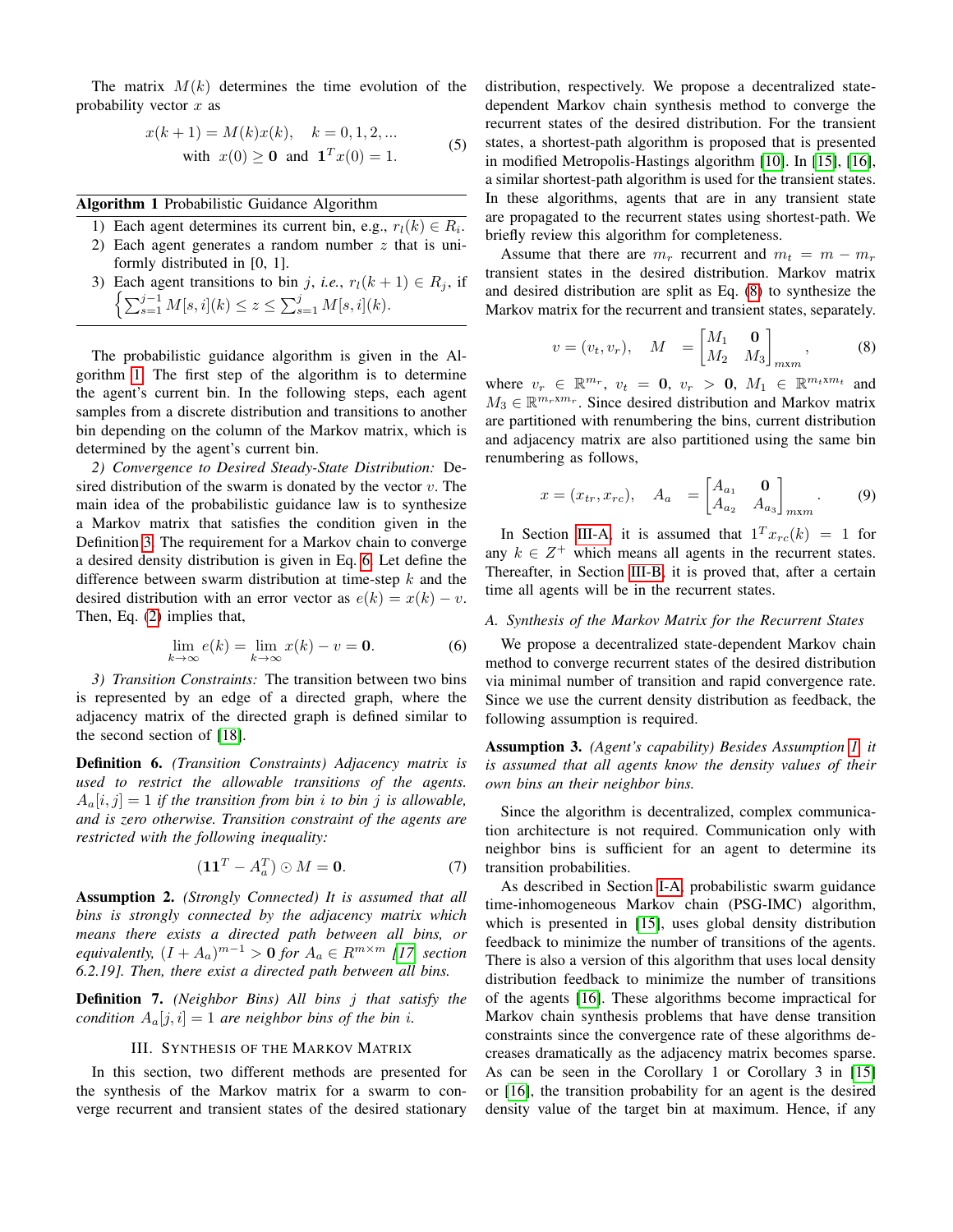bin has limited neighbor bins that have small desired density values, the total transition probability to these bins is very small for an agent. These algorithms are effective for cases that have dense adjacency matrices. Also, the performance of these algorithms changes dramatically with the selection of some pre-determined constants. The selection of these constants should be made carefully for each experiment.

In our method, synthesis of the Markov matrix occurs in a decentralized manner and number of transitions of agents are much more lower respect to homogeneous Markov chain methods that are presented in [\[10\]](#page-8-0), [\[11\]](#page-8-1). We show that convergence rate of our algorithm is much faster than both Metropolis-Hastings algorithm and PSG-IMC algorithm, which are homogeneous and time-inhomogeneous Markov chain methods, respectively. For all discussed Markov matrix synthesis methods, recurrent states have to be strongly connected amongst themselves, so the following assumption is required for convergence of swarm to desired distribution.

Assumption 4. *It is assumed that all recurrent bins of the desired distribution is strongly connected by the adjacency matrix which means there exists a directed path between all recurrent bins, or equivalently,*  $(I + A_{a_3})^{m_r-1} > 0$  for  $A_{a_3} \in$ Rmr×m<sup>r</sup> *[\[17,](#page-8-7) section 6.2.19]. Then, there exist a directed path between all recurrent bins.*

In our algorithm, difference between the desired distribution and current distribution is calculated as error vector donated as e. Transitions of agents occur from the bins that have lower error values to the bins that have high error values to equalize error values of all bins. Since sum of these error values is equal to 0 (i.e.  $1^T e(k) = 1^T v_r - 1^T x_{rc} = 1 - 1 = 0$ ), after a certain time, error value of the all bins are balanced at zero. Hence, distribution of swarm agents convergence to the desired stationary distribution. The synthesis of the Markov matrix is given in Algorithm [2.](#page-3-0)

<span id="page-3-0"></span>Algorithm 2 Decentralized state-dependent Markov chain synthesis

<span id="page-3-1"></span>
$$
e[i](k) = v_r[i] - x_{rc}[i](k)
$$
\n(10)

<span id="page-3-2"></span>
$$
d_{chsn} > \max_{j} \left( \sum_{i \neq j} A_{a_3}[i, j] \right), \tag{11}
$$

<span id="page-3-3"></span>
$$
T[i,j](k) = max\left(\mathbf{0}, \left(\frac{e[i](k) - e[j](k)}{d_{chsn}}\right) \odot A_{a_3}[i,j]\right)
$$
(12)

<span id="page-3-4"></span>
$$
R[i,j](k) = \begin{cases} \frac{T[i,j](k)}{x_{rc}[j](k)} & \text{if } x_{rc}[j](k) > 0\\ 0 & \text{if } x_{rc}[j](k) = 0 \end{cases}
$$
(13)

<span id="page-3-5"></span>
$$
R[j,j](k) = \begin{cases} 1 - \sum_{i} R[i,j] & \text{if } \sum_{i} R[i,j] < 1 \end{cases} \tag{14}
$$

<span id="page-3-6"></span>
$$
M_3[i,j](k) = \frac{R[i,j]}{\sum_i R[i,j]}
$$
 (15)

for 
$$
i, j = 1, ..., m_r
$$

In the Algorithm [2,](#page-3-0) the error vector between the desired and the current distributions is calculated as in Eq. [\(10\)](#page-3-1). Then, a  $d_{chsn}$  value which is higher than half of maximum number of neighbor for any bin is determined in Eq. [\(11\)](#page-3-2). Agents are propagated from their bins to the neighbor bins that have higher error value than the error value of their bins until both bins reach their average error value. In the Eq. [\(12\)](#page-3-3), the density value that must be passed from a bin to another bin to reach the their average error value is determined. If there are just two bins and they have only one neighbor bin, they can reach to their average error value in one time step when  $d_{chsn}$  is neglected (i.e.  $d_{chsn} = 1$ ). Since each bin can have number of neighbors, determined density value for transition should be divided a  $d_{chsn}$  value for stabilization, which is proved in the Lemma [2.](#page-4-0) After the density values are determined for transition, these numbers are divided by the density values of the bins as in the Eq. [\(13\)](#page-3-4) to decide what percentage of their agents will be propagated. Since sums of the some columns of the  $R$  matrix may be lower than value of 1, remaining probabilities are added to diagonal elements of the corresponding columns for these columns as in the Eq. [\(14\)](#page-3-5). Since division by the density vector x in Eq. [\(13\)](#page-3-4) may cause sums of some columns to exceed the number 1, values of the corresponding columns are scaled so that their sums of the columns are 1 in Eq. [\(15\)](#page-3-6). Hence, the Markov matrix is synthesized.

The following example is given in order to internalize the algorithm. Transition of density values are represented on a graph for two time-steps in the Figure [1.](#page-4-1) Desired density values, current density values and error values of the vertices are given for each time-step in the Table [I.](#page-3-7) Since degree of all vertices is 2,  $d_{chsn}$  value is chosen as 3. Density transition values between vertices are determined using Eq. [\(12\)](#page-3-3) and represented with red arrows in the Figure [1.](#page-4-1) It should be noted that the density transition value between the vertex 3 and vertex 4 should be 0.1 at time-step 0.1. However, this density value is determined as 0, since current density value of the vertex 3 is 0 at time-step 0. The following theorem is

<span id="page-3-7"></span>

|                  | $t=0$     |          |         |     | $t=1$  |               |     |     |
|------------------|-----------|----------|---------|-----|--------|---------------|-----|-----|
|                  |           |          |         |     |        |               |     |     |
| $\boldsymbol{v}$ | 0.05      | 0.05     | $0.3\,$ | 0.6 | 0.05   | 0.05          | 0.3 | 0.6 |
| $\boldsymbol{x}$ | 0.65      | 0.35     |         |     | 0.25   | 0.15          | 0.3 | 0.3 |
| е                | $^{-0.6}$ | $-0.3\,$ | 0.3     | 0.6 | $-0.2$ | $^{\rm -0.1}$ |     | 0.3 |

TABLE I: Desired density values, current density values and error values of the vertices for two time-steps.

given to represent the Markov matrix that synthesized by the Algorithm [2](#page-3-0) is a column stochastic matrix.

Theorem 1. *The Markov matrix synthesized by the Algorithm* [2](#page-3-0) satisfies the  $M_3(k) \ge 0$  and  $\mathbf{1}^T M_3(k) = \mathbf{1}^T$  constraints.

*Proof.* (Proof of  $M_3(k) \geq 0$ )  $T[i, j](k) \geq 0$  and  $x_{rc}[j](k) \geq 0$ imply that  $R[i, j](k) \ge 0$  in Eq. [\(13\)](#page-3-4).  $R[j, j]$  that is diagonal of the matrix R is determined in the Eq. [\(14\)](#page-3-5) as  $1 - \sum_i R[i, j]$ only if  $\sum_i R[i, j] < 1$ , so  $R[i, j] \ge 0$ . Since  $\sum_i R[i, j] \ge 1$ ,  $M_3[i, j](k) \geq 0$  for all i and j.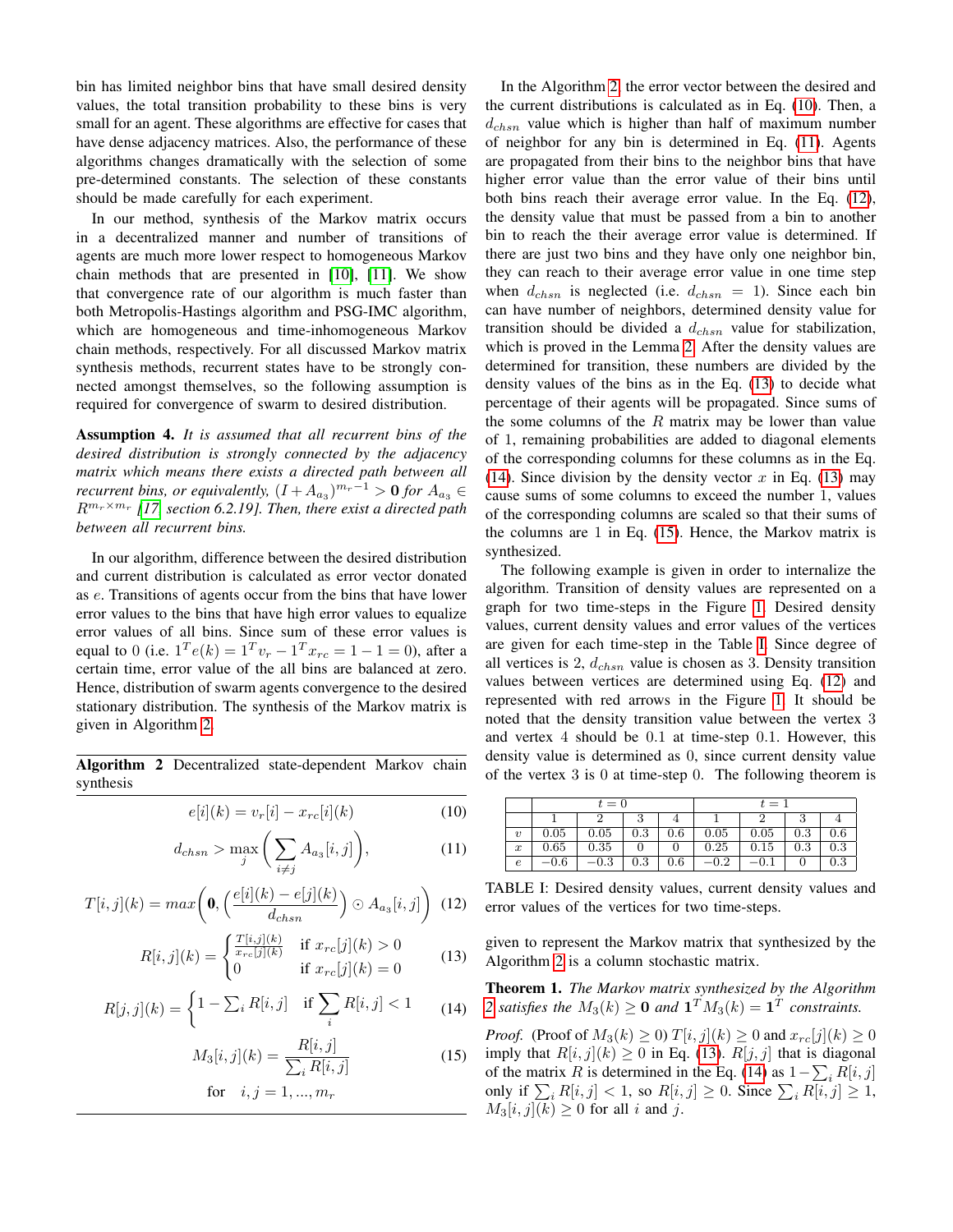<span id="page-4-1"></span>

Fig. 1: Vertices of the graph and corresponding error values are represented by circles. The indexes of the vertices are shown in their corners. Black lines represent the edges between vertices. The density transition between vertices is shown with red arrows along with their quantities. Time-steps are given in the middle of the graphs.

(Proof of  $1^T M_3(k) = 1^T 1^T M_3(k) = 1^T 1^T$  requires that  $\sum_{i} M_3[i, j](k) = 1$  for all j.  $\sum_{i} M_3[i, j](k) =$  $\sum_{i} \frac{\overline{R[i,j]}}{\sum_{i} R[i,j]} = \frac{\sum_{i} R[i,j]}{\sum_{i} R[i,j]} = 1$ . This shows that  $1^T M_3(k) =$  $1^T$ .

The following lemma is given to represent desired distribution is a stationary distribution for the Markov matrix synthesized by the Algorithm [2.](#page-3-0)

Lemma 1. *The Markov matrix*  $M_3$  *synthesized by the Algorithm [2](#page-3-0) becomes an identity matrix when swarm distribution converges to desired distribution*  $v_r$ , hence desired distribution *is a stationary distribution.*

*Proof.* If  $x_{rc}(k) = v_r$  then  $e(k) = 0$ . This implies that  $T(k) = 0$ . Then  $R(k) = M_3(k) = I$  which implies that  $M_3(k)v_r = v_r$ . Then  $v_r$  is a stationary distribution for the matrix  $M_3(k)$  synthesized by the Algorithm [2.](#page-3-0)  $\Box$ 

The following definitions describe a graph to prove a value stabilization on a graph in Lemma [2.](#page-4-0) This proof then used to represent convergence of the Algorithm [2.](#page-3-0)

<span id="page-4-2"></span>**Definition 8.** Let  $\mathcal{G}(\mathcal{V}, \mathcal{E})$  *is a strongly connected graph, consist of* V*, a nonempty set of vertices, and* E*, a set of unordered pairs of distinct elements of* V *called edges.*  $V(G) = \{v_1, ..., v_m\}$  *is called vertex set with*  $m = |V|$ *. Two vertices*  $v_i$  *and*  $v_j$  *are called adjacent in G, if*  $\{v_i, v_j\}$  *is an edge of the graph* G*. Adjacency matrix of the graph* G *is represented as*  $A_a(\mathcal{G})$ *. Degree matrix*  $\mathcal{D}(\mathcal{G})$  *is a diagonal matrix and represents the number o edges that is connected to each vertex such that*  $\mathcal{D}(\mathcal{G})[i,i] \ = \ \sum_{j} A_a[i,j].$   $\mathcal{L}(\mathcal{G})$  is *the Laplacian matrix for the graph G such that*  $\mathcal{L}(\mathcal{G}) =$  $D(\mathcal{G}) - A_a(\mathcal{G})$ *.*  $d(\mathcal{G})$  *is the maximum degree of*  $\mathcal G$  *such that*  $d(G) = \max_{1 \leq i \leq m} (\mathcal{D}(\mathcal{G}[i, i])).$ 

<span id="page-4-7"></span>**Definition 9.** Let  $e \in \mathbb{R}^m$  is a vector which represent the *values of each vertices of the graph defined in Definition [8](#page-4-2)* such that summation of the all values are zero,  $\mathbf{1}^T e = 0$ .

<span id="page-4-3"></span>Definition 10. Let  $\mathcal{G}^{\circ}$  is the largest subgraph of  $\mathcal G$  with selfloops removed. Degree and maximum degree of the graph  $\mathcal{G}^{\circ}$ are represented as  $\mathcal{D}(\mathcal{G}^{\circ})$  and  $d(\mathcal{G}^{\circ})$ . Adjacency matrix and Laplacian matrix of the graph  $\mathcal{G}^{\circ}$  are represented as  $A_{a}(\mathcal{G}^{\circ})$ and  $\mathcal{L}(\mathcal{G}^{\circ})$ , respectively.

The following lemma is given to represent value stabilization of vertices of defined graph at 0 under a given transition rule.

<span id="page-4-0"></span>**Lemma 2.** *Given a graph*  $\mathcal{G}(\mathcal{V}, \mathcal{E})$  *that satisfies the properties in Definition [8](#page-4-2) - [10.](#page-4-3) Values of these nodes for time-step* k *are represented with* e(k)*. When value of the each node is evolving as*

<span id="page-4-4"></span>
$$
e[i](k+1) = e[i](k) + \sum_{j \neq i} A_a[i,j] \left( \frac{e[j](k) - e[i](k)}{d_{chsn}} \right) \quad \text{where}
$$

$$
d_{chsn} > d(\mathcal{G}^{\circ}). \tag{16}
$$

*Then,* e(k) *vector asymptotically convergences to* 0 *(i.e.*  $\lim_{k\to\infty}e(k)=0.$ 

*Proof.* Eq. [\(16\)](#page-4-4) is equivalent to following equation,

<span id="page-4-5"></span>
$$
e(k+1) = Fe(k) \text{ where,}
$$

$$
F = I - \frac{\mathcal{L}(\mathcal{G}^{\circ})}{d_{chsn}}.
$$
(17)

From spectrum of Laplacians for graphs [\[19\]](#page-8-9), maximum eigenvalue of the Laplacian matrix for a connected undirected graph without any self-loops satisfies the following inequality,

$$
\max\left(\sigma\left(\mathcal{L}(\mathcal{G}^{\circ})\right)\right) \leq 2d(\mathcal{G}^{\circ}).\tag{18}
$$

Since Laplacian matrix is a positive semi-definite matrix and  $d_{chsn} > d(G^{\circ})$  is given in Eq. [\(16\)](#page-4-4), eigenvalues of the Laplacian matrix satisfies the following inequality,

$$
0 \leq \lambda_i < 2d_{chsn} \quad \text{for } \lambda_i \in \sigma\Big(\mathcal{L}(\mathcal{G}^\circ)\Big). \tag{19}
$$

Since  $d_{chsn} \in \mathbb{R}$ , the following inequality can be written for the eigenvalues of the matrix  $\frac{\mathcal{L}(\mathcal{G}^{\circ})}{d}$  $\frac{\mathcal{L}(\mathcal{Y})}{d_{chsn}},$ 

$$
0 \leq \lambda_i < 2 \quad \text{for } \lambda_i \in \sigma\left(\frac{\mathcal{L}(\mathcal{G}^\circ)}{d_{chsn}}\right). \tag{20}
$$

Since all eigenvalues of the identity matrix is 1 and both the identity matrix and the matrix  $\frac{\mathcal{L}(\mathcal{G}^{\circ})}{d}$  $\frac{\mathcal{L}(\mathcal{G})}{d_{chsn}}$  are symmetric matrices, the following inequality can be written for the eigenvalues of the matrix  $F$ ,

$$
-1 < \lambda_i \le 1 \quad \text{for } \lambda_i \in \sigma(F). \tag{21}
$$

When corresponding graph is strongly connected, null space of the Laplacian matrix  $\mathcal{L}(\mathcal{G}^{\circ})$  is spanned by the vector 1. Hence, eigenvalue of the matrix  $F$  is 1 only if corresponding eigenvector is 1.

Since  $\mathbf{1}^T e(k) = 0$ , Eq. [\(17\)](#page-4-5) can be re-written as follows,

<span id="page-4-6"></span>
$$
e(k+1) = \left(F - \mathbf{1}\mathbf{1}^T/m\right)e(k) \quad \text{where,}
$$

$$
F = I - \frac{\mathcal{L}(\mathcal{G}^{\circ})}{d_{chsn}}.
$$
(22)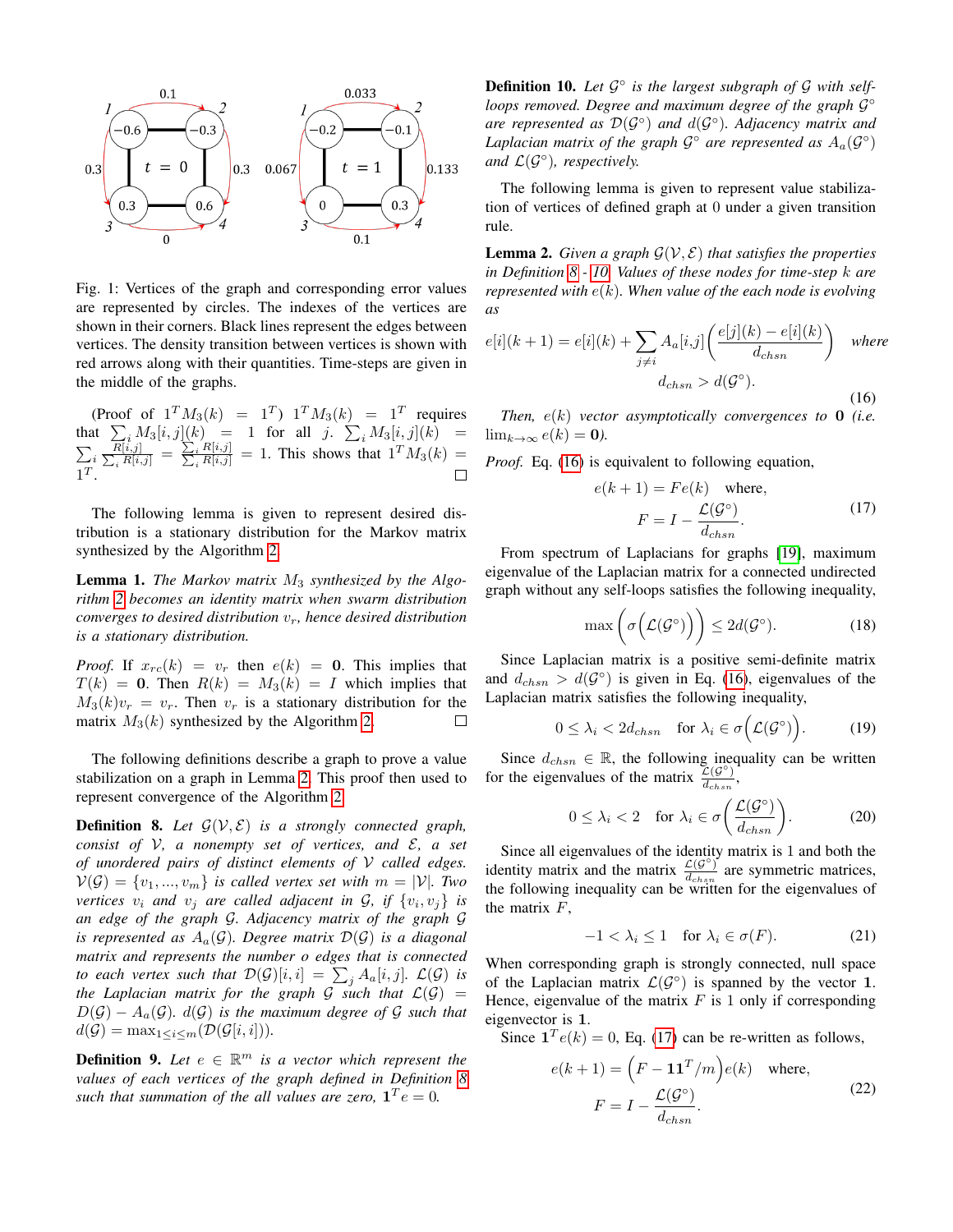The corresponding eigenvector of the matrix  $\frac{11^T}{m}$  is 1 with an eigenvalue of 1 and other eigenvalues are 0. Since both matrix F and the matrix  $11<sup>T</sup>/m$  are symmetric, the following inequality can be written for the eigenvalues of the matrix  $\overline{F} - \mathbf{1}\mathbf{1}^T/m$ ),

$$
-1 < \lambda_i < 1 \quad \text{for } \lambda_i \in \sigma \Big( F - \mathbf{1} \mathbf{1}^T / m \Big).
$$

Since the matrix  $(F - 11^T/m)$  is symmetric, also eigenvalues of the matrix  $(F - 11^T/m)^T (F - 11^T/m)$  satisfies the following inequality,

$$
0 < \lambda_i < 1 \quad \text{for } \lambda_i \in \sigma \bigg( \Big( F - \mathbf{1} \mathbf{1}^T / m \Big)^T \Big( F - \mathbf{1} \mathbf{1}^T / m \Big) \bigg).
$$

Then,  $I \succ \left( F - \mathbf{1} \mathbf{1}^T/m \right)^T \left( F - \mathbf{1} \mathbf{1}^T/m \right)$ . The lin-ear discrete-time system defined in Eq. [\(22\)](#page-4-6) asymptotically convergent if and only if there exist a Lyapunov matrix  $P = P^T \succ 0$  such that  $P \succ (F - 11^T/m)^T P (F - 11^T/m)$ [\[20,](#page-8-10) Chapter 3.1]. This condition is satisfied for the system defined in Eq. [\(22\)](#page-4-6) when  $P = I$ . Then, the system given in Eq. [\(22\)](#page-4-6) is a convergent system. Then, the following equality is satisfied,

$$
\lim_{k\to\infty}e(k)=\mathbf{0}.
$$

 $\Box$ 

We prove that the system given in Lemma [2](#page-4-0) is a convergent system. The following lemma is given to put a bound for the convergent rate of the system.

Lemma 3. *Convergence rate of the system given in Lemma [2](#page-4-0) is bounded as in the following equation,*

$$
\frac{\lambda_{min}\left(2d_{chsn}\mathcal{L}(\mathcal{G}^{\circ}) - \mathcal{L}(\mathcal{G}^{\circ})^2 + \mathbf{1}\mathbf{1}^T/m\right)}{d_{chsn}^2} \le
$$
\n
$$
\frac{\|e(k)\|_2^2 - \|e(k+1)\|_2^2}{\|e(k)\|_2^2} \le
$$
\n
$$
\frac{\lambda_{max}\left(2d_{chsn}\mathcal{L}(\mathcal{G}^{\circ}) - \mathcal{L}(\mathcal{G}^{\circ})^2\right)}{d_{chsn}^2}.
$$
\n(23)

*Proof.* As discussed in the proof of Lemma [2,](#page-4-0) the system can be represented as in the Eq. [\(17\)](#page-4-5). Then,

$$
||e(k)||_2^2 - ||e(k+1)||_2^2 = e(k)^T e(k) - e(k+1)^T e(k+1)
$$
  
\n
$$
= e(k)^T e(k) - e(k)^T F^T F e(k)
$$
  
\n
$$
= e(k)^T (I - F^T F) e(k)
$$
  
\n
$$
= e(k)^T \left(I - \left(I - \frac{\mathcal{L}(\mathcal{G}^{\circ})}{d_{\text{chsn}}}\right)^T \left(I - \frac{\mathcal{L}(\mathcal{G}^{\circ})}{d_{\text{chsn}}}\right)\right) e(k)
$$
  
\n
$$
= e(k)^T \left(\frac{2d_{\text{chsn}} \mathcal{L}(\mathcal{G}^{\circ}) - \mathcal{L}(\mathcal{G}^{\circ})^2}{d_{\text{chsn}}^2}\right) e(k)
$$

Let express the matrix  $\left(\frac{2d_{chsn}\mathcal{L}(G^{\circ})-\mathcal{L}(G^{\circ})^2}{d^2}\right)$  $\frac{\mathcal{L}(\mathcal{G}^{\circ}) - \mathcal{L}(\mathcal{G}^{\circ})^2}{d_{chsn}^2}$  as the S matrix. Since  $\mathbf{1}^T e(k) = 0$  is given in Definition [9,](#page-4-7) the following equation is also satisfied,

$$
||e(k)||_2^2 - ||e(k+1)||_2^2 = e(k)^T \left(S + \mathbf{1}\mathbf{1}^T/m\right) e(k)
$$

Since the matrix  $\mathcal{L}(\mathcal{G}^{\circ})$  is symmetric and real, the matrix  $\left(S + \right)$  $11<sup>T</sup>/m$ ) is also symmetric and real. Then, we can bound the quadratic form of the matrix as follows,

$$
\lambda_{min}\left(S + \mathbf{1}\mathbf{1}^T/m\right)e(k)^Te(k) \le
$$
  

$$
e(k)^T\left(S + \mathbf{1}\mathbf{1}^T/m\right)e(k) \le
$$
  

$$
\lambda_{max}\left(S + \mathbf{1}\mathbf{1}^T/m\right)e(k)^Te(k).
$$

Since the matrix  $11<sup>T</sup>/m$  only affects the zero eigenvalue of the matrix S and  $S \succeq 0$ ,  $\lambda_{max}(S+11^{T}/m)$  can be written as  $\lambda_{max}(S)$ . Then, the following equation can be given to put a bound for the convergence rate of the system given in Lemma [2,](#page-4-0)

$$
\lambda_{min}\left(S + \mathbf{1}\mathbf{1}^T/m\right) \le \frac{\|e(k)\|_2^2 - \|e(k+1)\|_2^2}{\|e(k)\|_2^2} \le \lambda_{max}(S)
$$

Then Eq. [\(23\)](#page-5-0) is satisfied which completes the proof.  $\Box$ 

The following theorem is given to prove convergence of the swarm to desired steady-state distribution using the results of the Lemma [2.](#page-4-0)

**Theorem 2.** Any swarm distribution  $x_{rc}(k)$  controlled by the *Markov matrix*  $M_3(k)$  *synthesized by the Algorithm [2,](#page-3-0) convergence to desired distribution*  $v_r$  *(i.e.* lim $_{k\to\infty} x_{rc}(k) = v_r$ *).* 

<span id="page-5-0"></span>*Proof.* As described in Section [II-B2,](#page-2-5)  $\lim_{k\to\infty} x_{rc}(k) = v_r$ if and only if  $\lim_{k\to\infty}e(k) = 0$  where  $e[i](k) = v_r[i]$  $x_{rc}[i](k)$ . In Lemma [2,](#page-4-0) it is proved that  $\lim_{k\to\infty} e(k) = 0$ if there is a transition between nodes as in Eq. [\(16\)](#page-4-4). The differences of the Lemma [2](#page-4-0) with the Algorithm [2](#page-3-0) are in the Eq. [\(13](#page-3-4) - [15\)](#page-3-6). In Eq. [\(12\)](#page-3-3), density values are determined for the transition. In Eq. [\(13\)](#page-3-4), it is determined what percentage of agents is propagated. For the bins that have enough agents for the determined transition, remaining percentages is left to diagonal of the corresponding columns as in Eq. [\(13\)](#page-3-4). Since sums of the entities of these columns are 1, Eq. [\(15\)](#page-3-6) does not affect them. If some bins have not enough agents for the determined transition, sums of the entities in Eq. [\(13\)](#page-3-4) exceed the value of 1. These columns are scaled to 1 so that their sums of the columns are 1 in Eq. [\(15\)](#page-3-6). This scaling has the same effect as increasing the  $d_{chsn}$  value in the Lemma [2.](#page-4-0) Since increasing of  $d_{chsn}$  value does not affect the proof, not enough agents in some bins only causes the convergence rate to decrease. Then, any swarm distribution  $x_{rc}(k)$  can converge  $e(k)$  to desired distribution  $v_r$  using the Markov matrix synthesized by the Algorithm [2.](#page-3-0)  $\Box$ 

Major drawbacks of the our algorithm respect to homogeneous Markov chain methods are that the current density value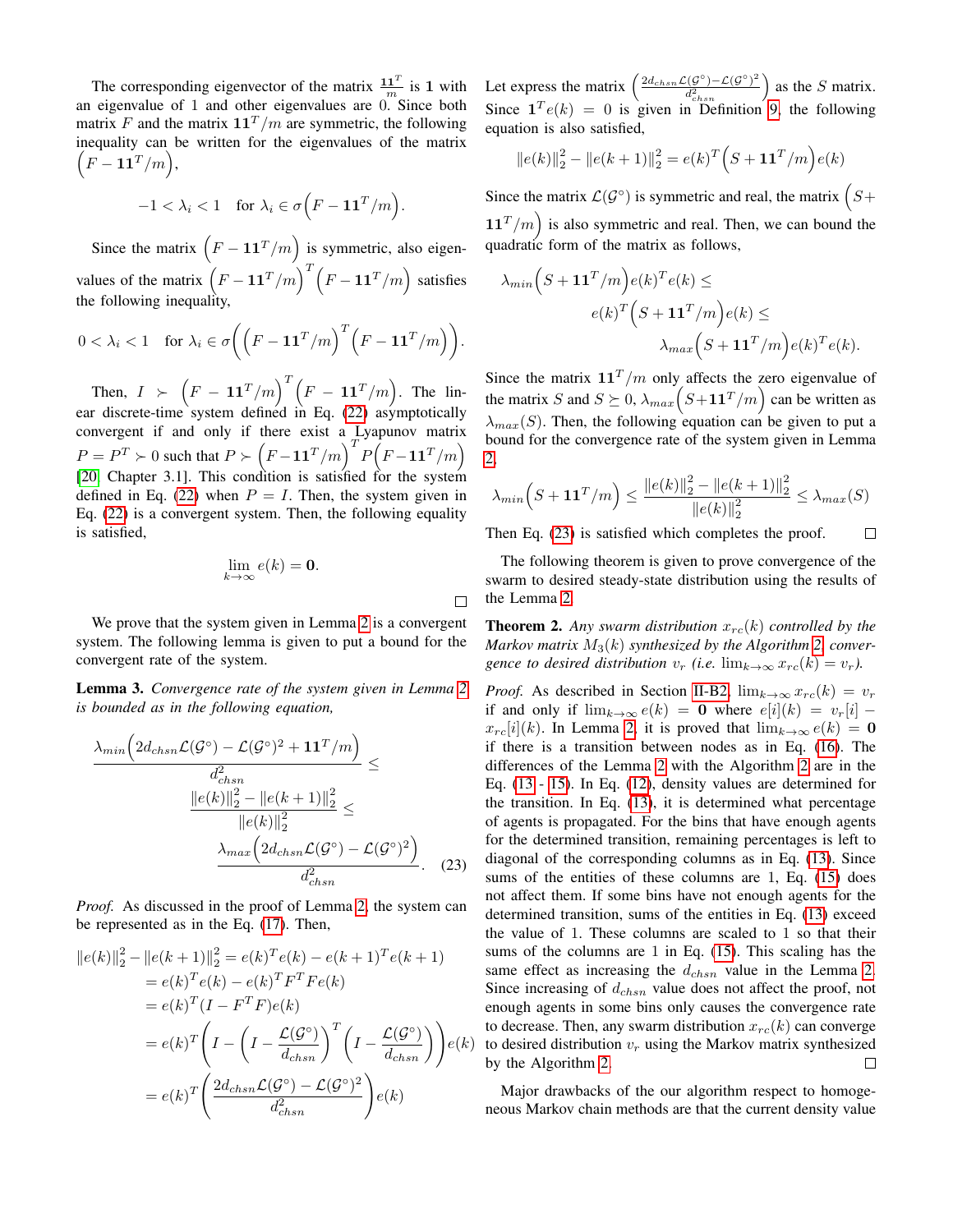of their own and neighbor bins have to be known by all agents. Also, the Markov matrix should be synthesized for each timestep since the current density distribution is changing for each time-step.

## <span id="page-6-2"></span>*B. Synthesis of the Markov Matrix for the Transient States*

A shortest-path algorithm is used to synthesize a Markov matrix for the transient states of the desired distribution. This method is proposed in modified Metropolis-Hastings algorithm that is presented in [\[10\]](#page-8-0) and similar shortest-path algorithm is used in [\[15\]](#page-8-5), [\[16\]](#page-8-6). We briefly review this algorithm here for completeness. We should define the following index sets for the algorithm.

<span id="page-6-3"></span>Definition 11. *(Index sets respect to recurrent states) The index set*  $I_r$  *and*  $I_t$  *contains the recurrent and transient states, respectively. Also, transient states can be split subsets as*  $I_s$ , Is−1*,... and so on. The index set* I<sup>s</sup> *consists of the bins that are directly connected by adjacency matrix to the bins*  $i \in I_r$ *and*  $I_s \cap I_r = \emptyset$ *, the index set*  $I_{s-1}$  *consists of the bins that are directly connected by adjacency matrix to bins*  $i \in I_s$  *and*  $I_{s-1} \cap (I_r \cup I_s) = \emptyset$ , and so on.

 $M[i, j]$ 

$$
= \begin{cases}\n\text{as in Algorithm 2} & \text{if } i \in I_r, \ j \in I_r \\
0 & \text{if } i \in I_{s-n}, \ j \in I_r, \\
& \text{for } n = \{0, 1, \ldots\} \\
1/(\sum_{l \in I_r} A_a[j, l]) & \text{if } i \in I_r, \ j \in I_s, \ A_a[j, i] = 1 \\
1/(\sum_{l \in I_{s-n}} A_a[j, l]) & \text{if } i \in I_{s-n}, \ j \in I_{s-n-1}, \\
A_a[j, i] = 1, \text{ for } n = \{0, 1, \ldots\}\n\end{cases}
$$
\n(24)

In this algorithm, agents in transient states set which are neighbor of the recurrent states set, are propagated to the recurrent states directly. Agents in other transient states set are propagated to transient states set which are closer to the recurrent states set. Hence, all agents can be propagated to the recurrent states in finite time for the finite operational region. The synthesis of a Markov matrix using a combination of our algorithm and the shortest-path algorithm is given in the Eq. [\(24\)](#page-6-3).

In [\[10\]](#page-8-0), it is showed that the condition  $\rho(M_1) < 1$  is satisfied using the properties of M-matrices, which are shown in theorem 2.5.3 (parts 2.5.3.2 and 2.5.3.12) of [\[21\]](#page-8-11). Then, it is proved that all agents will be in the recurrent states after a certain time that means there is a finite  $k \in \mathbb{Z}^+$  that satisfy  $1^T x_{rc}(k) = 1.$ 

# IV. NUMERICAL SIMULATIONS

<span id="page-6-0"></span>Convergence performance of our algorithm is represented on the numerical example given in Figure [2](#page-7-5) which is the same with the example given in the [\[10\]](#page-8-0). Agents converge to the 'E' letter until 250. time-step. Then, approximately 1/3 agents are removed from the state space and remaining agents convergence to desired distribution again until 750 time-steps. Comparison of changing of the total variation and the total number of transitions with both the M-H algorithm and the PSG-IMC algorithm is given in Figure [3](#page-7-6) and [4](#page-7-7) for two different cases. In the first case, adjacency matrix only allows the transition to one step away bins which is at the top, bottom, right or left bins. In the second case, adjacency matrix allows the transition to ten step away bins. In both cases, the convergence rate is much better than the M-H and PSG-IMC algorithms for our algorithm. PSG-IMC algorithm cannot perform good results in the first case because of the sparse adjacency matrices problem discussed in Section [III-A.](#page-2-4) In the second case which has dense adjacency matrix, PSG-IMC algorithm gives better results than M-H algorithm but our algorithm is still much better than PSG-IMC algorithm. The number of transitions of our algorithm and PSG-IMC algorithm is much lower than the M-H algorithm since as the convergence increases, the error value decreases, the Markov matrix turns into an identity matrix and unnecessary transitions are avoided. Since the transition of agents rarely occurred in PSG-IMC algorithm, the number of transitions of PSG-IMC algorithm is slightly better than the our algorithm.

## V. CONCLUSION AND FUTURE WORKS

<span id="page-6-1"></span>This paper introduces a probabilistic approach to guide the distribution of large-scale swarm of autonomous agents to a desired stationary distribution in a decentralized and scalable manner. The probabilistic approach is based on designing a Markov chain for the distribution of the swarm to converge a desired stationary distribution while satisfying some transition constraints. In this paper, a decentralized statedependent Markov chain method is introduced to converge the desired distribution with high convergence rate and minimal the number of state transitions. Difference between desired and current density values of the bins is considered as error value and our algorithm is based on to equalize the error values of the all neighbor bins. Since sum of the error values of the bins is zero, these error values go to zero for each bins and agents can converge to the desired distribution. In earlier literature, convergence rate of the global or local-information based time-inhomogeneous Markov chain synthesis methods is very slow for operational regions that have dense transition constraints that means sparse adjacency matrices. We showed that number of transitions of agents is lower than homogeneous Markov chain synthesis methods like the proposed timeinhomogeneous Markov chain method and we showed that convergence rate of our algorithm is much more faster then both proposed homogeneous or time-inhomogeneous Markov chain synthesis methods for both operational regions that have sparse and dense adjacency matrices. For the future works,

- A new Markov matrix synthesis method will be developed for the transient states to increase the convergence rate of the algorithm.
- Probabilistic swarm guidance algorithms and proposed Markov matrix synthesis methods will be used as a baseline and some strategies will be developed on these algorithms to solve the swarm to swarm engagement problem.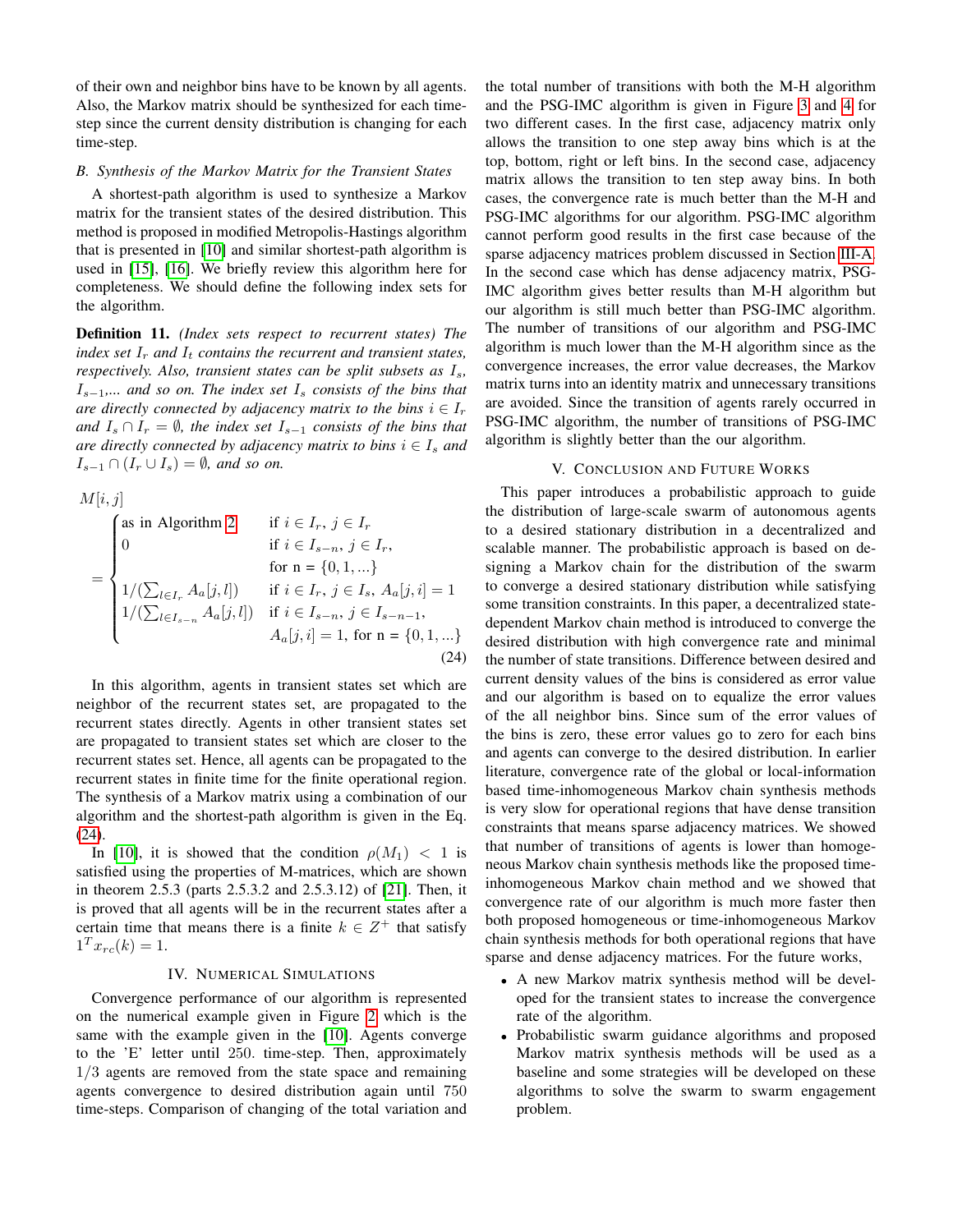<span id="page-7-5"></span>

Fig. 2: Representation of the distribution of the swarm for the time-steps 0, 250, 251, and 750, respectively. There are 400  $(20 \times 20)$  bins and 5000 agents in the operational region at the beginning of the simulation. The agents converge to the 'E' letter until the 250, time-step and approximately  $1/3$  are removed from the operational space. Then, remaining agents converge to the same desired distribution until 750. time-steps.

<span id="page-7-6"></span>

<span id="page-7-7"></span>Fig. 3: Comparison of changing of the total variation and the number of transitions with time for the M-H, PSG-IMC and DSMC algorithms. In this case, adjacency matrix only allows the transition to one step away bins for the agents.



Fig. 4: Comparison of changing of the total variation and the number of transitions with time for the M-H, PSG-IMC and DSMC algorithms. In this case, adjacency matrix allows the transition to ten step away bins for the agents.

## VI. ACKNOWLEDGEMENTS

The authors gratefully acknowledge Behçet Açıkmeşe from University of Washington for his valuable comments and feedback.

## **REFERENCES**

- <span id="page-7-0"></span>[1] V. J. Lumelsky and K. Harinarayan, "Decentralized motion planning for multiple mobile robots: The cocktail party model," *Autonomous Robots*, vol. 4, no. 1, pp. 121–135, 1997.
- [2] A. Richards, T. Schouwenaars, J. P. How, and E. Feron, "Spacecraft trajectory planning with avoidance constraints using mixed-integer linear programming," *Journal of Guidance, Control, and Dynamics*, vol. 25, no. 4, pp. 755–764, 2002.
- [3] M. Tillerson, G. Inalhan, and J. P. How, "Co-ordination and control of distributed spacecraft systems using convex optimization techniques," *International Journal of Robust and Nonlinear Control: IFAC-Affiliated Journal*, vol. 12, no. 2-3, pp. 207–242, 2002.
- [4] D. P. Scharf, F. Y. Hadaegh, and S. R. Ploen, "A survey of spacecraft formation flying guidance and control (part 1): guidance," in *Proceedings of the 2003 American Control Conference, 2003.*, vol. 2, 2003, pp. 1733– 1739.
- [5] Y. Kim, M. Mesbahi, and F. Y. Hadaegh, "Multiple-spacecraft reconfiguration through collision avoidance, bouncing, and stalemate," *Journal of Optimization Theory and Applications*, vol. 122, no. 2, pp. 323–343, 2004.
- <span id="page-7-1"></span>[6] J. L. Ramirez-Riberos, M. Pavone, E. Frazzoli, and D. W. Miller, "Distributed control of spacecraft formations via cyclic pursuit: Theory and experiments," *Journal of Guidance, Control, and Dynamics*, vol. 33, no. 5, pp. 1655–1669, 2010.
- <span id="page-7-2"></span>[7] S. Zhao, S. Ramakrishnan, and M. Kumar, "Density-based control of multiple robots," in *Proceedings of the 2011 American control conference*. IEEE, 2011, pp. 481–486.
- <span id="page-7-3"></span>[8] U. Eren and B. Açıkmeşe, "Velocity field generation for density control of swarms using heat equation and smoothing kernels," *IFAC-PapersOnLine*, vol. 50, no. 1, pp. 9405–9411, 2017.
- <span id="page-7-4"></span>[9] K. Elamvazhuthi, C. Adams, and S. Berman, "Coverage and field estimation on bounded domains by diffusive swarms," in *2016 IEEE 55th Conference on Decision and Control (CDC)*. IEEE, 2016, pp. 2867–2874.